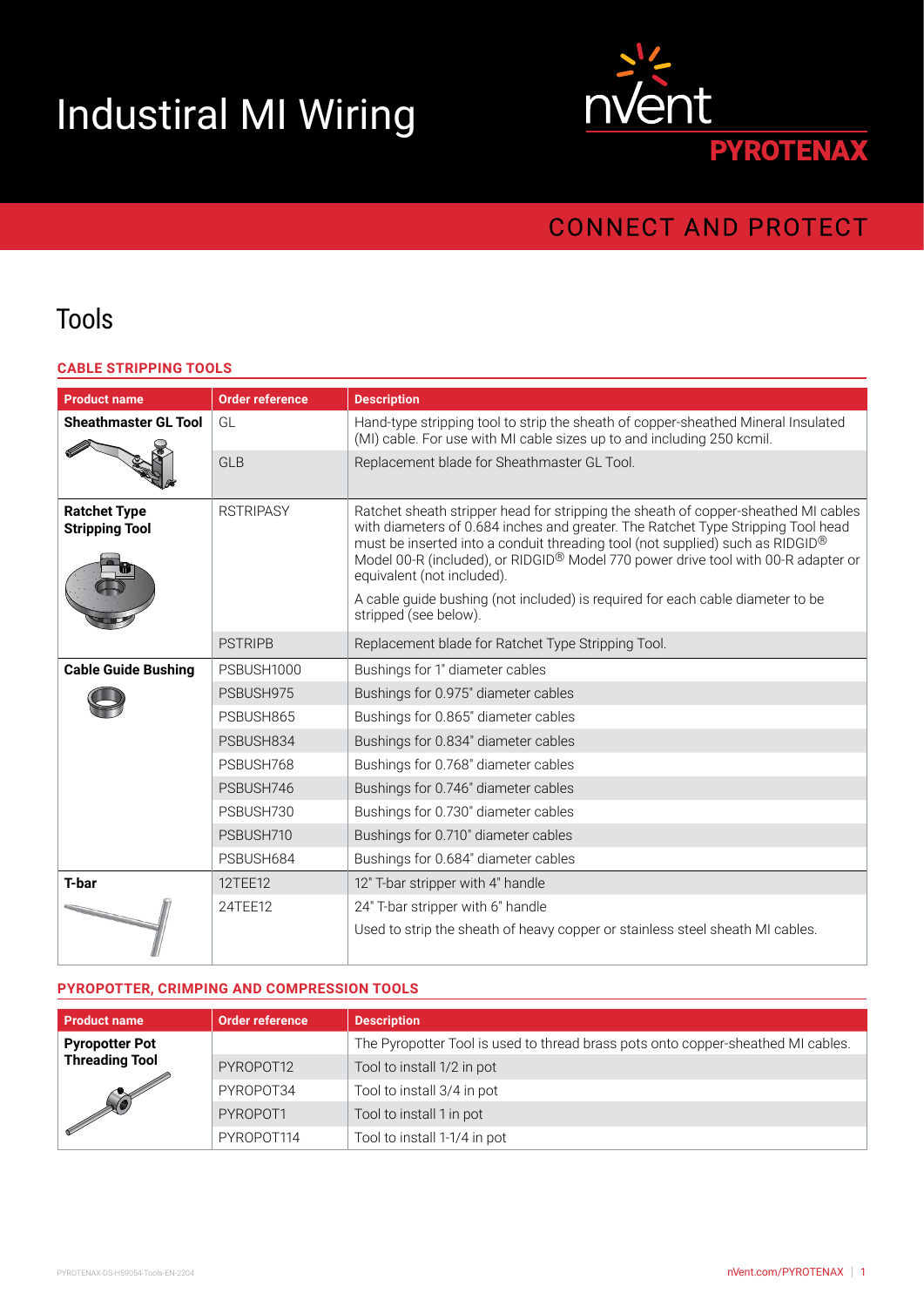#### **PYROPOTTER, CRIMPING AND COMPRESSION TOOLS**

| <b>Product name</b>                                 | <b>Order reference</b> | <b>Description</b>                                                                                                                                                             |
|-----------------------------------------------------|------------------------|--------------------------------------------------------------------------------------------------------------------------------------------------------------------------------|
| <b>Handle Type Crimping</b><br>and Compression Tool |                        | Heavy duty handle type crimping and compression tool easily completes the<br>MI cable termination. For use with termination kits using fiber caps and mastic<br>compound seal. |
|                                                     | MIC1/2                 | 1/2" crimping and compression tool                                                                                                                                             |
|                                                     | MIC3/4                 | 3/4" crimping and compression tool                                                                                                                                             |
| <b>Screw Type Crimping</b><br>and Compression Tool  |                        | Screw type crimping and compression tool easily completes the MI cable<br>termination. For use with termination kits using fiber caps and mastic<br>compound seal.             |
|                                                     | CC <sub>1</sub>        | 1" crimping and compression tool                                                                                                                                               |
|                                                     | CC11/4                 | 1-1/4" crimping and compression tool for cable diameters from 0.699" to 0.84"                                                                                                  |
|                                                     | CC11/4M                | 1-1/4" crimping and compression tool for cable diameters from 0.84" to 1.00"                                                                                                   |

#### **CABLE HANDLING TOOLS**

| <b>Product name</b>       | <b>Order reference</b> | <b>Description</b>                                                                                                                                                                                           |
|---------------------------|------------------------|--------------------------------------------------------------------------------------------------------------------------------------------------------------------------------------------------------------|
| <b>Handvise</b>           | <b>HANDVISE</b>        | Vise-grip-type tool used to support cable while installing termination.                                                                                                                                      |
| <b>Bending Hickey</b>     |                        | Bending tool assists in making bends in MI cable.                                                                                                                                                            |
|                           | <b>HICMED</b>          | Medium size $0.39" - 0.63"$ OD cable                                                                                                                                                                         |
|                           | <b>HICLGE</b>          | Large size $0.63" - 0.75"$ OD cable                                                                                                                                                                          |
|                           | <b>HIC114</b>          | Extra large size $0.75" - 1.25"$ OD cable                                                                                                                                                                    |
| <b>Pyrohickey</b>         |                        | Heavy duty bending tool specially modified to prevent damage to the MI cable<br>sheath when making bends in the cable. Fits a standard conduit bending tool<br>handle with 1" threads (handle not supplied). |
|                           | PYROHICKEY381          | Bends 3/8" to 1" MI cable.                                                                                                                                                                                   |
| <b>Cable Straightener</b> | <b>STRSM</b>           | Manual tool to straighten MI cables up to 1/2" in diameter.                                                                                                                                                  |

#### **TWISTED PAIR DRAIN WIRE TOOL**

| <b>Product name</b>                           | Order reference    | <b>Description</b>                                                                                          |
|-----------------------------------------------|--------------------|-------------------------------------------------------------------------------------------------------------|
| <b>Twisted Pair</b><br><b>Drain Wire Tool</b> | <b>TWISTPRTOOL</b> | Drain wire tool used to fix drain wire ring to shield of shielded twisted pair<br>copper-sheathed MI cable. |